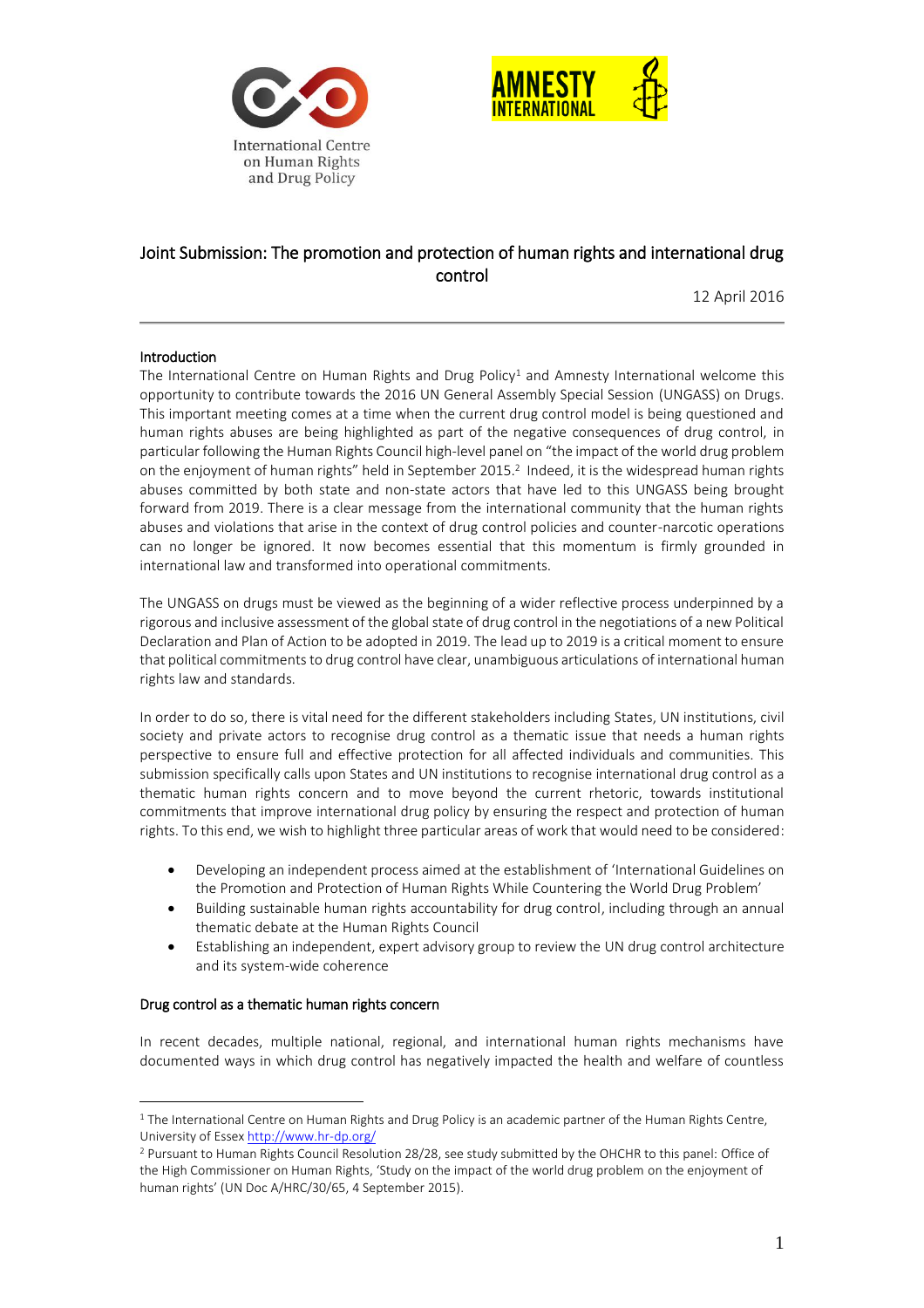

 $\overline{a}$ 



individuals across the globe.<sup>3</sup> It is now well recognised that human rights abuses in the context of drug control are widespread, taking place all across the world as a consequence of the action or omission of both state and non-state actors.

Amnesty International has long documented numerous human rights violations committed in the context of the implementation of drug policies. The organization has recorded hundreds of death sentences and executions that are carried out each year for drug-related offences,<sup>4</sup> despite the fact that such offences do not meet the threshold of "most serious crimes" under international law.<sup>5</sup> Amnesty International has also expressed concern over a trend to militarize public security and policing in the context of counter-narcotic operations. Several states have favoured the use of force and have relied on the armed forces to undertake tasks related to public safety or have adopted military techniques for law enforcement, including through training and equipment.<sup>6</sup> The militarized approach of counter-narcotic operations has led to human rights violations, including cases of torture and other ill-treatment, enforced disappearances and extrajudicial executions.

Amnesty International has also documented cases in which people arrested for drug-related offences are often deprived from guarantees of fair trial, including the rights to access legal counsel, interpreters and consular assistance.<sup>7</sup> People who use or who are suspected of using drugs are at a heightened risk of facing a range of human rights violations and confront further stigma and discrimination stemming from a criminal conviction. In many different countries, people who use drugs have been arbitrarily detained and forcibly subjected to compulsory or coerced treatment, and have on occasion been subjected to torture and other ill-treatment. Amnesty International has also documented human rights violations against women who have been criminalized for their use of drugs during pregnancy.<sup>8</sup>

The International Centre on Human Rights and Drug Policy has consolidated a body of research that examines the ways in which UN human rights mechanisms have engaged on questions related to the protection of human rights in the context of drug policy.<sup>9</sup> While the body of work emerging from different human rights mechanisms based in Geneva has been essential in developing the normative contours of human rights in relation to drug laws, policies and enforcement, further normative development and institutional commitment is needed to ensure sustained attention to the evolving human rights and drug policy nexus. The Centre, along with many civil society organisations and academics, have repeatedly called for the development of normative standard setting to hold States

<sup>&</sup>lt;sup>3</sup> See, Office of the High Commissioner on Human Rights, "Study on the impact of the world drug problem on the enjoyment of human rights" (4 September 2015) A/HRC/30/65; Organisation of American States "The Drug Problem in the Americas" (2013) OEA/Ser.D/XXV.4.

<sup>4</sup> Amnesty International, "Death sentences and executions in 2014" (ACT 50/001/2015), 31 March 2015

<sup>5</sup> Article 6.2 of the International Covenant on Civil and Political Rights. Article 4.2 of the American Convention on Human Rights.

<sup>6</sup> Amnesty International, "Out of control: torture and other ill-treatment in Mexico" (AMR 41/020/2014), 4 September 2014; Amnesty International, "You killed my son: Homicides by military police in the city of Rio de Janeiro" (AMR 19/2068/2015), 3 August 2015; Amnesty International: "Shadow of impunity: torture in Morocco and Western Sahara" (MDE 29/001/2015), 18 May 2015; Amnesty International, "Secrets and lies: Forced confessions under torture in Uzbekistan" (EUR 62/1086/2015), 15 April 2015;

<sup>7</sup> Amnesty International, "Flawed justice: Unfair trials and the death penalty in Indonesia", (ASA 21/2334/2016), 15 October 2015; Amnesty International, "Killing in the name of justice: The death penalty in Saudi Arabia" (MDE 23/2092/2015), 24 August 2015; Amnesty International, "Growing up on death row: The death penalty and juvenile offenders in Iran" (MDE 13/3112/2016), 26 January 2016;

<sup>8</sup> Amnesty International, "Tennessee 'fetal assault' law an assault to women's health and human rights" (AMR 51/3623/2016), 11 March 2016

<sup>9</sup> See Julie Hannah, et al 'Human Rights, Drug Control and the UN Special Procedures', Briefing paper series (2015, International Centre o Human Rights and Drug Policy). <http://www.hr-dp.org/hrdp-briefing-papers>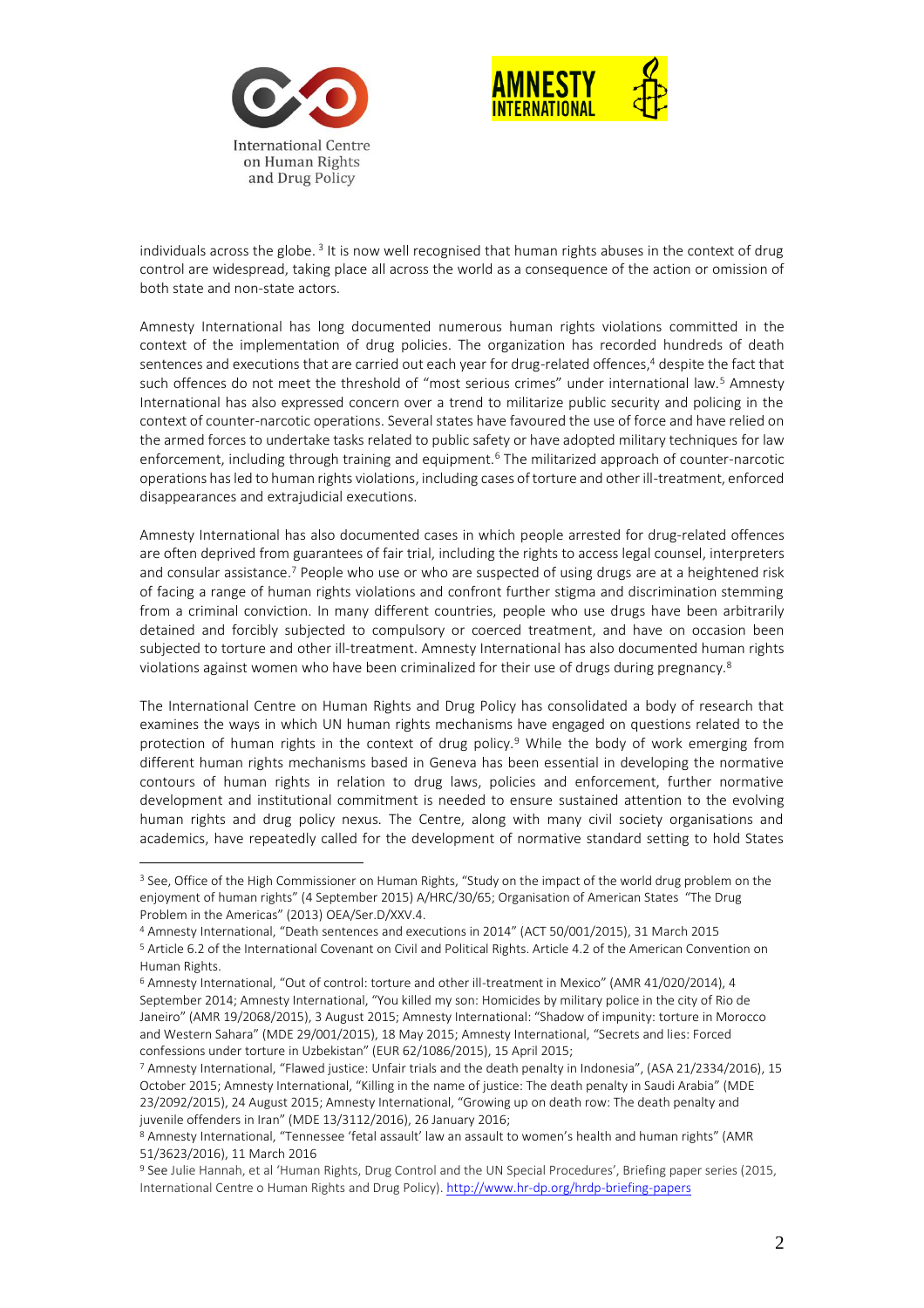



accountable in line with their obligations to ensure the full and effective realisation of human rights while countering the world drug problem.<sup>10</sup>

Human rights law is a critical baseline to scrutinise the impact of drug laws, policies and its enforcement. However, pointing to the many abuses taking place at a national level has at points revealed to be insufficient when the laws and policies of so many countries have been developed pursuant to the international drug control conventions.<sup>11</sup> What these treaties require States to do entails many risks to human rights, including in relation to crop eradication, investigation, prosecution, sentencing, drug treatment and undue restrictions to the right to privacy, freedom of religion and cultural and indigenous rights.<sup>12</sup>

These risks manifest themselves primarily in the translation of international commitments into national law, policy and action. States must take steps to harmonise their international commitments to address drug-related harms with their concurrent obligations to respect, protect and fulfil human rights. In addition to considering comprehensive reforms of national drug control strategies, it is essential to strengthen existing national institutions to address these risks, including National Human Rights Institutions. Likewise, the international community cannot distance itself from the negative impacts of the international drug control system that have for too long been underserved, and must take further steps to improve existing institutions to address such concerns.

#### From agreed language to institutional commitments

 $\overline{a}$ 

For over twenty years, the General Assembly has consistently stated that countering the world drug problem must be carried out in full conformity with international human rights law. This position was central to the outcome document of the last UNGASS on drugs held in 1998,<sup>13</sup> every omnibus resolution on drug control from the General Assembly since then,<sup>14</sup> and the 2009 Political Declaration and Plan of Action.<sup>15</sup> The UNGASS outcome document also recognises the commitment to implement drug policies

<sup>&</sup>lt;sup>10</sup> More information on the guidelines project available here[: http://www.hr-dp.org/guidelines-on-drug-control](http://www.hr-dp.org/guidelines-on-drug-control-and-human-rights)[and-human-rights](http://www.hr-dp.org/guidelines-on-drug-control-and-human-rights)

<sup>11</sup> Constitutional Court of the Republic of Indonesia, Judgement No. 2-3/PUU-V/2007, particularly article 3.24 and 3.25, where the judges argued that the application of death penalty is not only in line with but also justified by the 1988 Convention; Rodolfo Stavenhagen, 'Report of the Special Rapporteur on the situation of human rights and fundamental freedoms of indigenous peoples: Mission to Colombia' (2004) E/CN.4/2005/88/Add.2, para 46; <sup>12</sup> Special Rapporteur on the right to health, Dainius Pūras, 'Open Letter to UNODC Executive Director, Yury Fedotov' (December 2015), *hereafter*: Dainius Puras Open Letter, 2015

http://www.unodc.org/documents/ungass2016//Contributions/UN/RapporteurMentalHealth/SR\_health\_letter\_U NGASS\_7.12.15.pdf; Office of the High Commissioner for Human Rights, 'Study on the impact of the world drug problem on the enjoyment of human rights', UN Doc. A/HRC/30/65 (4 September 2015); Report of the Working Group on Arbitrary Detention, A/HRC/30/36 (10 July 2015) paras 57-62; Organisation of American States, 'Report on the Drug Problem in the Americas' OEA/Ser.D/XXV.4 (2013)

<sup>13</sup> See Paragraph 2 of the Political Declaration on Global Drug Control, on Report of the Commission on Narcotic Drugs acting as preparatory body for the special session of the General Assembly devoted to the fights against illicit production, sale, demand, traffic and distribution of narcotic drugs and psychotropic substances and related activities on its second session, UN Doc A/S-20/4, chapter V, section A, adopted at the UN General Assembly Twentieth Special Session on World Dug Problems, 8 – 10 June 1998..

<sup>&</sup>lt;sup>14</sup> UN General Assembly Resolution 68/197, A/RES/68/197 (18 December 2013); UN General Assembly Resolution 67/193, A/RES/67/193 (20 December 2012); Political Declaration and Plan of Action on International Cooperation towards an Integrated and Balanced Strategy to Counter the World Drug Problem, adopted by the General Assembly in its resolution 64/182 , A/RES/64/182 (18 December 2009)

<sup>15</sup> UN Commission on Narcotic Drugs, Report on the fifty-second session, Economic and Social Council Official Record 2009, Supplement No. 8 .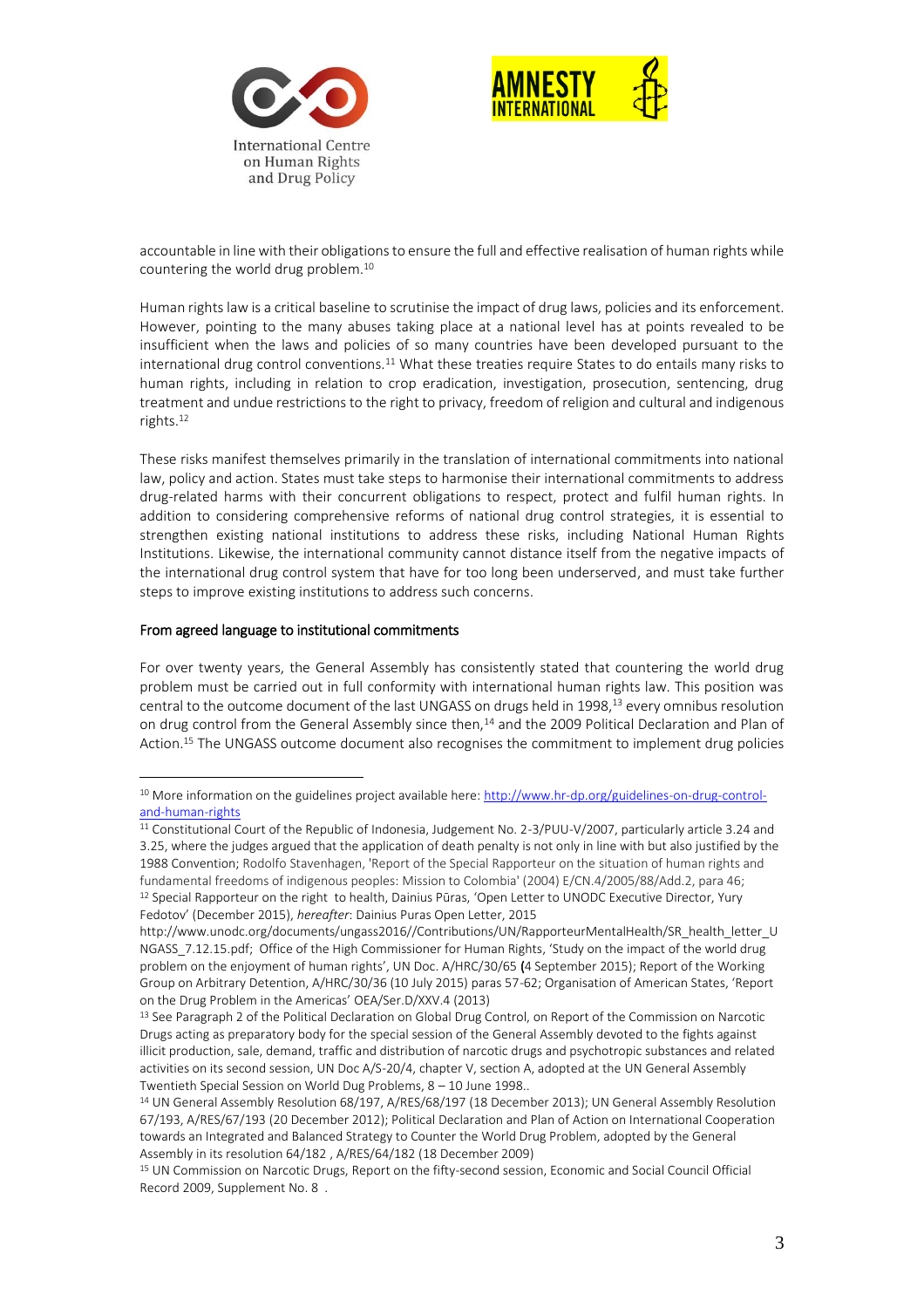



in conformity with all human rights, although crucial references to human rights are absent from the text and where present, they lack explicit and clear articulations of operational commitments to their realisation.<sup>16</sup>

To date, the language contained in General Assembly resolutions has not moved beyond this general commitment. So far, there has been no investigation of what countering the world drug problem in conformity with human rights means in practice, or what the implications are for the international drug control and human rights systems.

Multiple human rights mechanisms have raised their concern about specific violations committed in the context of drug control, including UN treaty bodies like the Human Rights Committee<sup>17</sup> and the Committee Against Torture,<sup>18</sup> and UN special procedures ranging from the Special Rapporteurs on the right to health<sup>19</sup>, torture and other ill-treatment<sup>20</sup>, the use of mercenaries<sup>21</sup>, and violence against women,<sup>22</sup> and from the Working Group on Arbitrary Detention.<sup>23</sup> As the International Centre on Human Rights and Drug Policy has noted, there is a need to build on this body of work in order to help provide a comprehensive analysis of the human rights implications of the current system of international drug control.

The 2015 high level panel at the UN Human Rights Council was an important step in mainstreaming the need to analyse the international drug control system through the lens of human rights and to improve the institutional framework on human rights and drug control within the international system. It was, disappointingly, considered a one-time only high-level engagement. The commitment to this important institutional endeavour must be renewed and sustained in order to build bridges with the processes that are currently being led by Vienna-based institutions. It is therefore necessary to leverage the UNGASS on drugs as a means toward developing institutional commitments within the United Nations to ensure system-wide coherence and to promote a human rights based approach to the international system of drug control.

We therefore propose the following institutional commitments that should emerge from the UNGASS process, which build and support other recommendations already submitted by our civil society partners. These are modest steps that, taking into account the difficulties of the negotiations thus far, should serve as a solid basis for a human rights centred approach in the new Political Declaration and Plan of Action in 2019. The recommendations are not intended to single out any country or any specific

 $\overline{a}$ 

<sup>&</sup>lt;sup>16</sup> Amnesty International, "States must reaffirm their commitment to human rights during the next UN Special Session on Drugs and halt violations committed in the name of drug control", 23 February 2016 (IOR 40/3491/2016)

<sup>&</sup>lt;sup>17</sup> See for example Human Rights Committee (8 July 2005), Concluding observations: Thailand, UN Doc. CCPR/CO/84/THA, para. 14; Human Rights Committee (15 November 2000), Concluding Observations: Peru, UN Doc. CCPR/CO/70/PER, para. 13;

<sup>&</sup>lt;sup>18</sup> See for example Committee Against Torture (24 June 2013), Concluding observations: Guatemala, UN Doc. CAT/C/GTM/CO/5-6, para. 20; Committee Against Torture (20 January 2011), Concluding observations: Cambodia, UN Doc. CAT/C/KHM/CO/2, para. 20

<sup>&</sup>lt;sup>19</sup> Dainius Puras Open Letter, 2015; Report of the Special Rapporteur on the right to health, Anag Unnd Grover, A/65/255 (6 August 2010).

<sup>&</sup>lt;sup>20</sup> Report of the Special Rapporteur on torture, Juan Mendes, A/HRC/22/53 (1 February 2013), paras 40 - 44; Report of the Special Rapporteur on torture, Manfred Nowak,, A/HRC/10/44 (14 January 2009), paras 49 – 74 <sup>21</sup> Report of the Special Rapporteur on the use of mercenaries, E/CN.4/2004/15 (24 December 2003), para 57

<sup>&</sup>lt;sup>22</sup> Report of the Special Rapporteur on violence against women,, A/68/340 (21 August 2013) paras 23-24

<sup>&</sup>lt;sup>23</sup> UN Working Group on Arbitrary Detention Report, A/HRC/30/36 (10 July 2015) paras 57 – 62.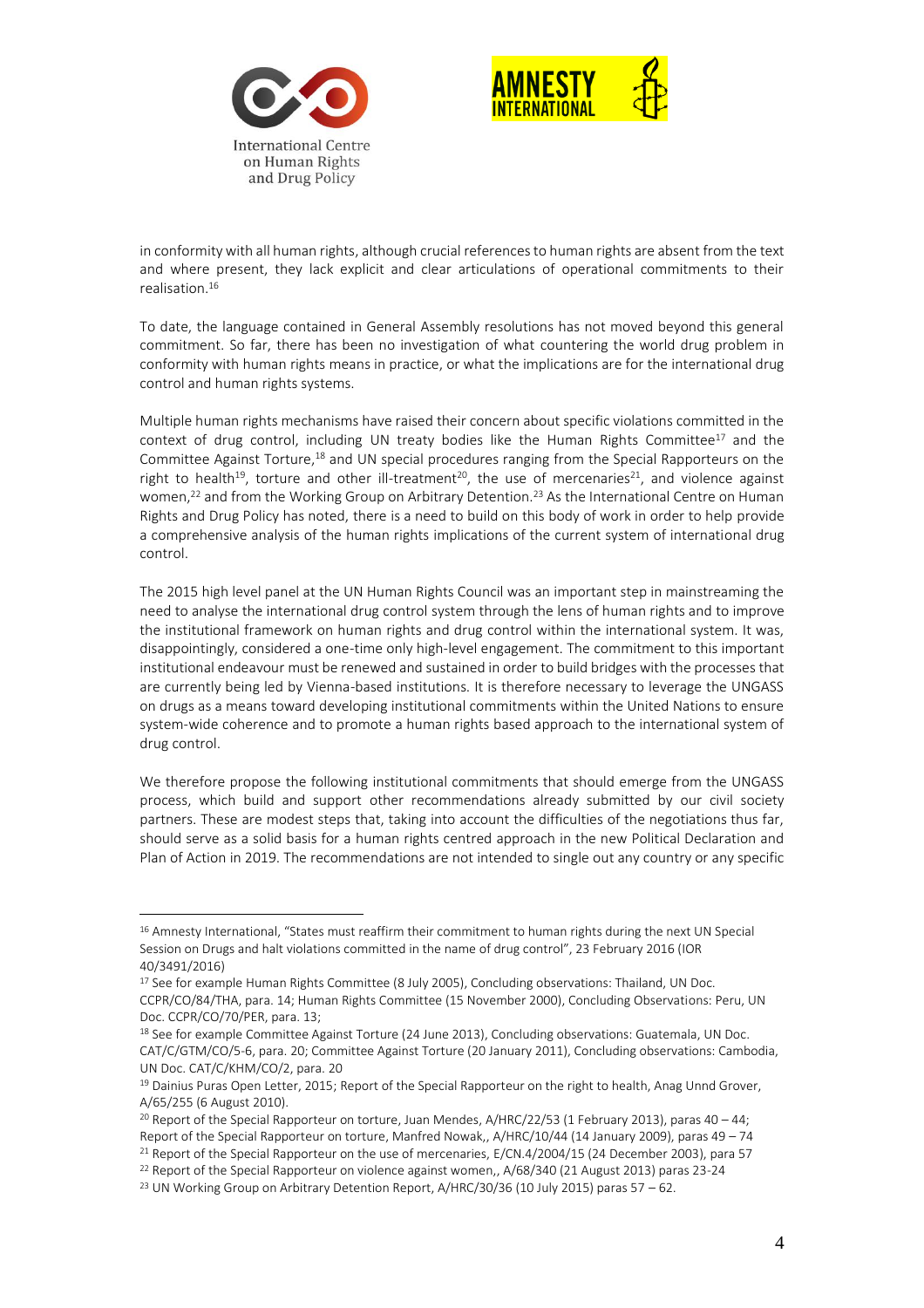



human rights concern, but are to fill clear institutional and normative gaps in the current international drug control and human rights systems.

# 1. 'International guidelines on human rights while countering the world drug problem'

The UNGASS outcome document states that not only the UN drug control conventions, but also other applicable international conventions form the cornerstone of international drug control. However, the UNGASS process to date has revealed an obvious lack of agreement or understanding of the applicable law and standards that flow from the wider international legal framework. The legal 'cornerstone' of drug control, in other words, is not properly articulated.

The international drug control conventions must be interpreted and implemented in accordance with international human rights law. Since the 1961 Single Convention on Narcotic Drugs was adopted, the UN human rights legal and institutional framework has further developed and contains a vast body of jurisprudence that must now be brought to bear to truly understand the nature of State obligations under international law in the context of drug control. This is especially important given the near absence of human rights references throughout the drug control conventions.

With this in mind, and with so many aspects of human rights engaged by drug control, having guidelines helping States to better ensure the fulfilment of their human rights obligations in the drug control context would be of critical added value. Such guidelines would, in addition, serve as a benchmark against which to measure States' laws and policies in light of their human rights obligations while implementing drug policies.

Any process of developing such guidelines should involve affected individuals and communities, civil society organisations and experts from various disciplines. The guidelines would thus facilitate a human rights compliant approach to the understanding of drug control and would provide a perspective grounded in existing legal obligations.

## 2. Building sustainable human rights accountability for drug control, including through an annual thematic debate at the Human Rights Council

In October 2015, the Human Rights Council adopted resolution 28/28, which called for a high level panel discussion on the "impact of the world drug problem on the enjoyment of human rights" and requested a study from the Office of the High Commissioner for Human Rights (OHCHR) on this matter.<sup>24</sup> This resolution was the first time the Council formally engaged on questions of human rights in the context of drug policy, and was a welcomed and vitally important development. However, the resolution lacked explicit recognition of the human rights abuses experienced by individuals and communities across the globe.

The OHCHR's subsequent study was based on written contributions from 35 civil society organisations, including academic bodies, 8 UN agencies and National Human Rights Institutions and 24 States, and is the first attempt by the High Commissioner's office to address, in a comprehensive manner, the complex links between drug policy and human rights.<sup>25</sup> The study was an important step towards more

<sup>25</sup> OHCHR Report on "Study on the impact of the world drug problem on the enjoyment of human rights", UN Doc. A/HRC/30/65 (4 September 2015), para. 2. See also

[www.ohchr.org/EN/HRBodies/HRC/Pages/WorldDrugProblem.aspx](http://www.ohchr.org/EN/HRBodies/HRC/Pages/WorldDrugProblem.aspx)

 $\overline{a}$ 

<sup>&</sup>lt;sup>24</sup> Human Rights Council Resolution 28/28, 'Contribution of the Human Rights Council to the special session of the General Assembly on the world drug problem of 2016', A/HRC/Res/28/28 (2 April 2015) para. 1.